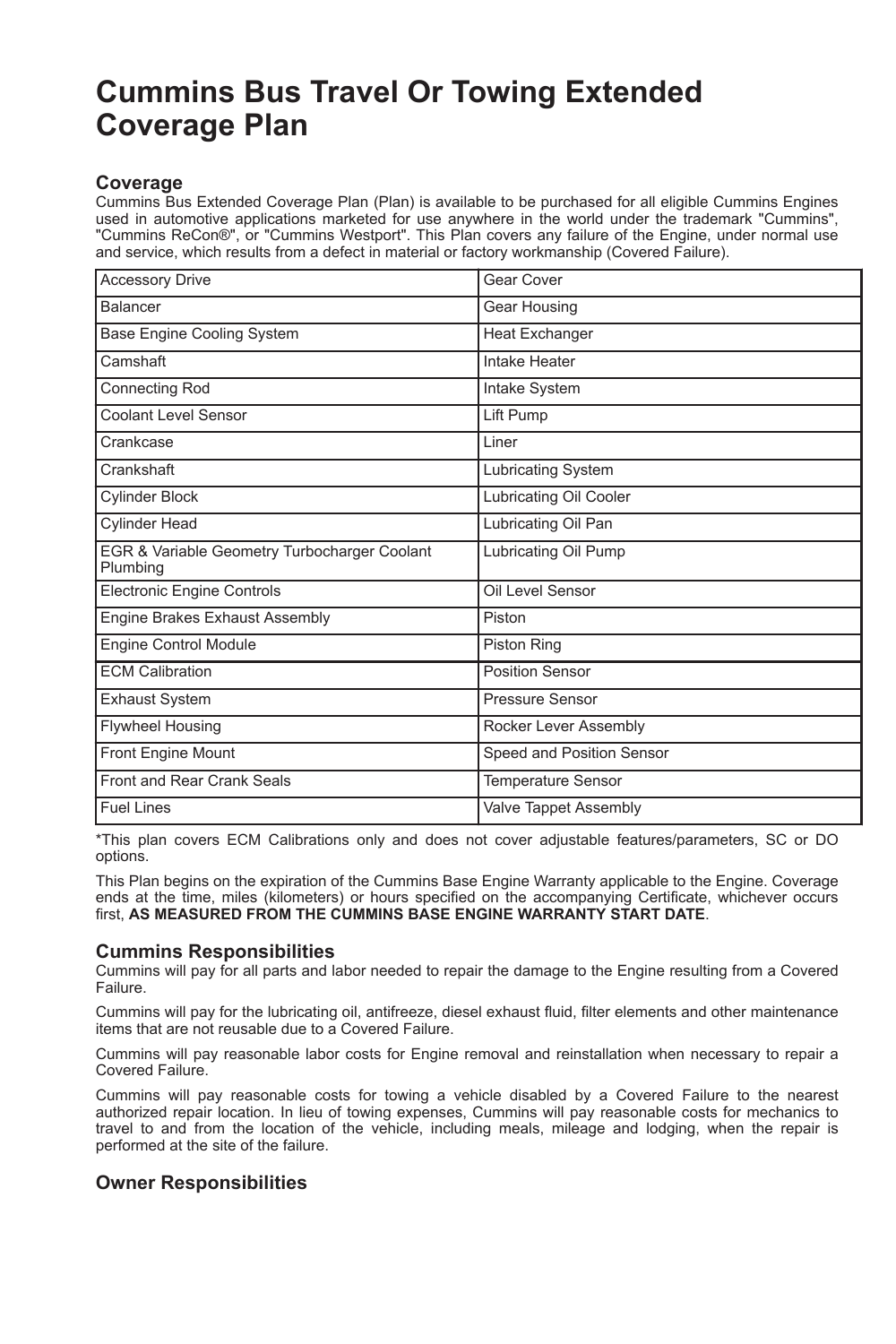Owner is responsible for operation and maintenance of the Engine as specified in the applicable Cummins Operation and Maintenance Manual. Owner is also responsible for providing proof that all recommended maintenance has been performed.

Before the expiration of this Coverage, Owner must notify a Cummins distributor, authorized dealer or other repair location approved by Cummins of any Covered Failure and make the Engine available for repair by such facility. Owner is also responsible for delivering the Engine to the repair facility. Service locations are listed on the Cummins Worldwide Service Locator at cummins.com.

Owner is responsible for the cost of lubricating oil, antifreeze, filter elements, belts, hoses and other maintenance items provided during covered repairs unless such items are not reusable due to the Covered Failure.

Owner is responsible for communicating expenses, meals, lodging and similar costs incurred as a result of a Covered Failure.

Owner is responsible for non-Engine repairs, "downtime" expenses, cargo damage, fines, all applicable taxes, all business costs and other losses resulting from a Covered Failure.

Owner is responsible for the cost to investigate complaints, unless the failure is caused by a defect in Cummins material or factory workmanship.

### **Limitations**

Engines with an emissions certification listed below must be operated using only diesel fuel having no more than the corresponding maximum sulfur content. Failure to use the specified fuel as listed in the Cummins Fuel Bulletin #3379001 Table 1 (Cummins Inc. Required Diesel Fuel Specifications) can damage the Engine and aftertreatment system within a short period of time. This damage could cause the Engine to become inoperable and failures attributable to the use of incorrect fuels will be denied Warranty Coverage. Fuel specifications also need to comply with local fuel regulations (EN590 for Europe and ASTM D975 for North America) for Warranty eligibility.

**Maximum sulfur levels by emissions certification level as listed on the Engine's dataplate are:**

| EPA 2007/2010/2013/2017/2021                          | max. 15 parts per million |
|-------------------------------------------------------|---------------------------|
| EPA Tier 4 Interim / Final / Stage V in North America | max. 15 parts per million |
| EU Stage IIIB 2011                                    | max. 15 parts per million |
| EU Stage IV 2011                                      | max. 15 parts per million |
| EU Stage V                                            | max. 10 parts per million |
| Euro 4/5                                              | max. 50 parts per million |
| Euro 6                                                | max. 10 parts per million |

Cummins is not responsible for failures or damage resulting from what Cummins determines to be abuse or neglect, including, but not limited to: operation without adequate coolants or lubricants; overfueling; overspeeding; lack of maintenance of lubricating, cooling or intake systems; improper storage, starting, warmup, run-in or shutdown practices; unauthorized modifications of the Engine. Cummins is also not responsible for failures caused by incorrect oil or fuel, or by water, diesel exhaust fluid, dirt or other contaminants in the fuel, oil or diesel exhaust fluid.

Aftertreatment components are not covered by this Plan.

This Plan does not apply to accessories supplied by Cummins which bear the name of another company. Such non-warranted accessories include, but are not limited to: alternators, starters, fans, air conditioning compressors, clutches, filters, transmissions, torque converters, steering pumps, non-Cummins fan drives, Engine compression brakes and air compressors.

Cummins branded alternators and starters are not covered by this Plan.

This Plan does not apply to maintenance components, including, but not limited to: fuel injectors, fuel pump, STC hydraulic tappets, STC oil control valve, fuel control valve, low pressure fuel regulator, throttle plate actuator, spark plugs, spark plug boots, ignition coils, ignition control module, turbocharger, air compressor, fan clutch, water pump, fan hub, fan idler pulley assembly, vibration damper, belts, hoses, belt tensioner and thermostat.

Parts used to repair a Covered Failure may be new Cummins parts, Cummins approved rebuilt parts or repaired parts. Cummins is not responsible for failures resulting from the use of parts not approved by Cummins.

A new Cummins or Cummins approved rebuilt part used to repair a Covered Failure under this Plan assumes the identity of the part it replaced and is entitled to the remaining Coverage hereunder.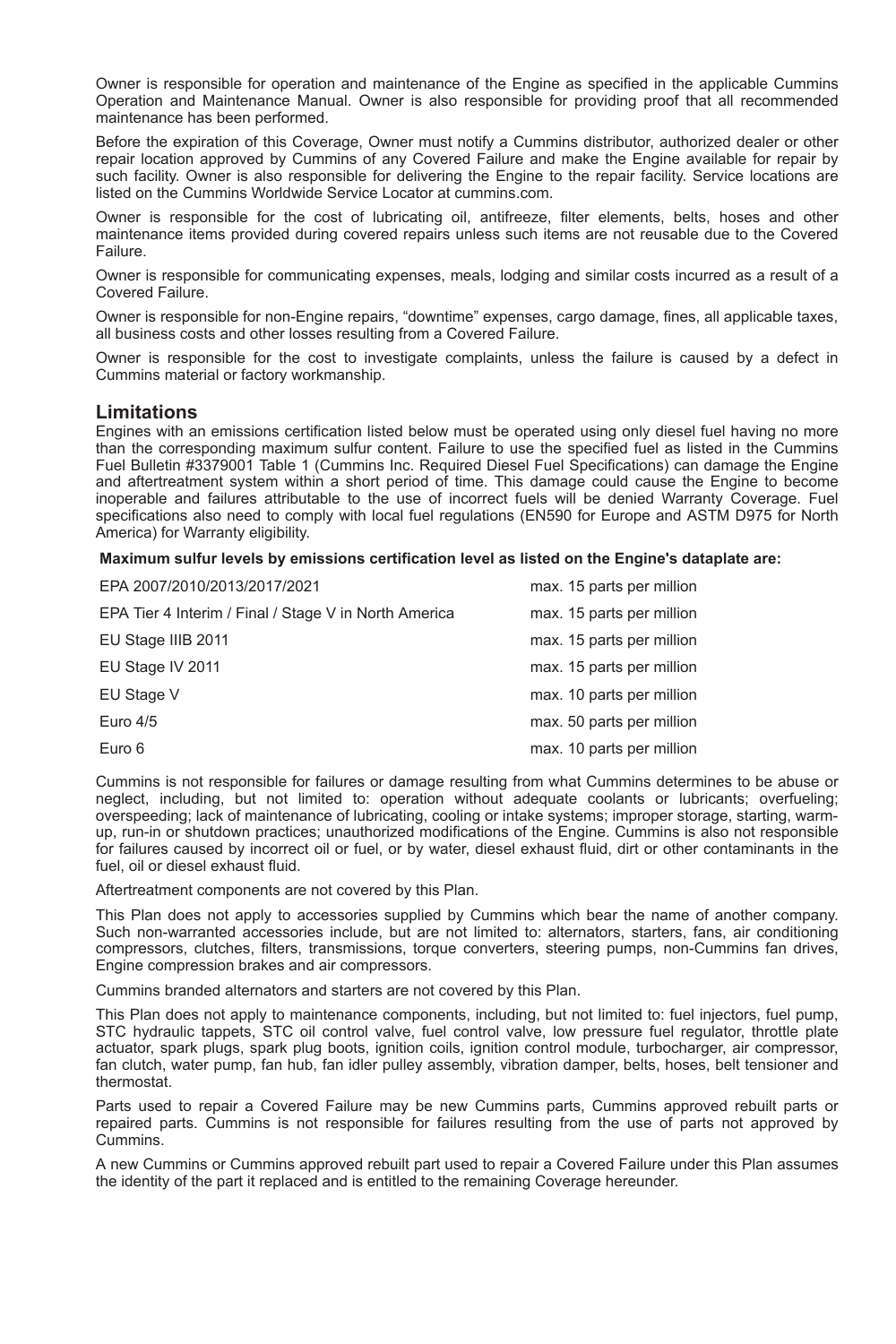This Plan is transferable to subsequent Owners of the Engine by notifying a Cummins Distributor within 90 days of the transfer of ownership.

This Plan does not duplicate other Coverage applicable to the Engine.

Fees paid for this Plan are not refundable.

#### **CUMMINS DOES NOT COVER WEAR OR WEAROUT OF COVERED PARTS.**

#### **CUMMINS IS NOT RESPONSIBLE FOR INCIDENTAL OR CONSEQUENTIAL DAMAGES.**

#### **EXCEPT FOR THE PUBLISHED CUMMINS ENGINE WARRANTY APPLICABLE TO THE ENGINE, THERE ARE NO OTHER WARRANTIES, EXPRESS OR IMPLIED, OR OF MERCHANTABILITY OR FITNESS FOR A PARTICULAR PURPOSE.**

Coverage I.D.: TEC, WBT